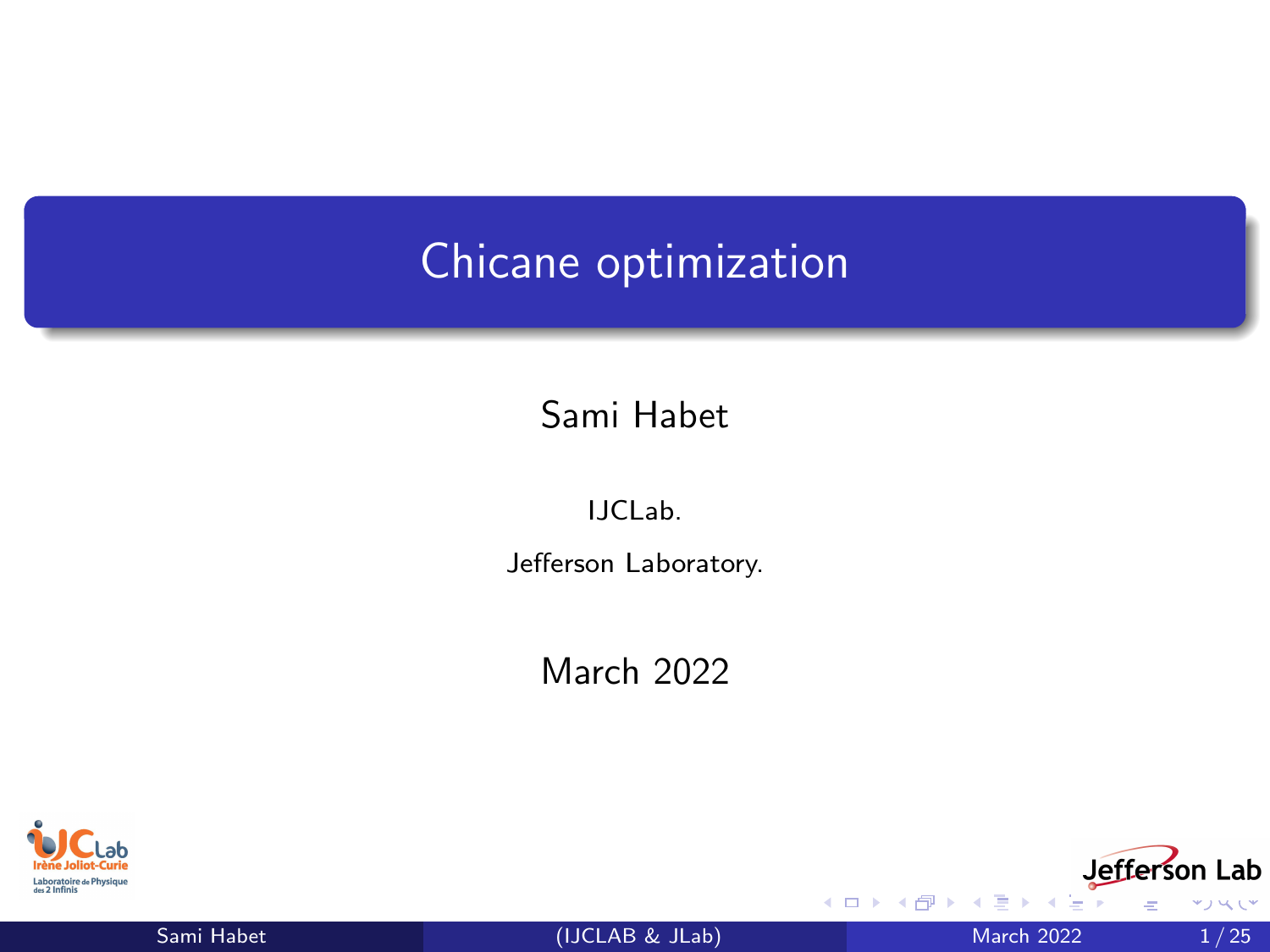











4 0 F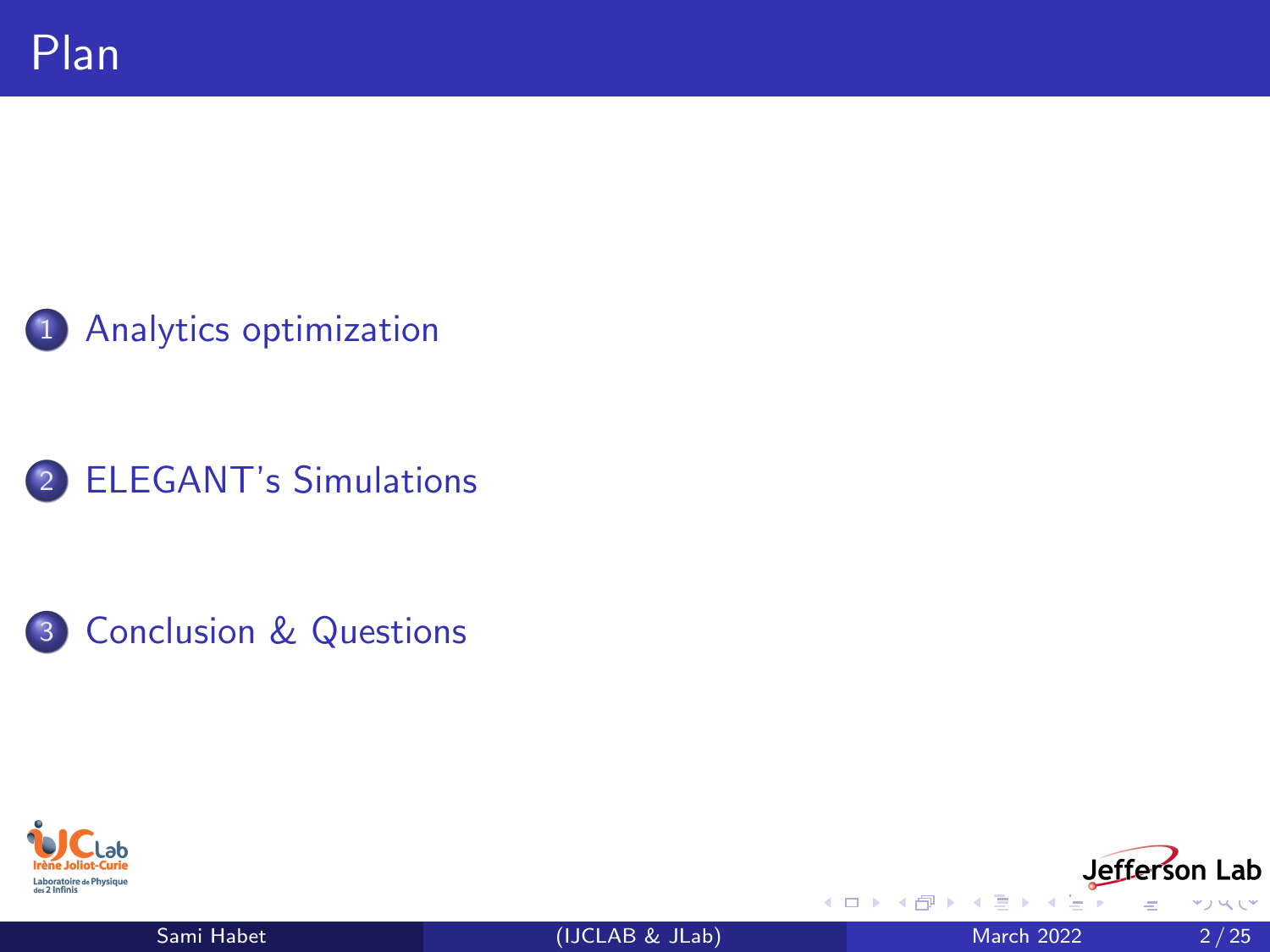<span id="page-2-0"></span>1 [Analytics optimization](#page-2-0)



**[Conclusion & Questions](#page-23-0)** 





Þ  $-4$ 

**4 ロ ト 4 何 ト**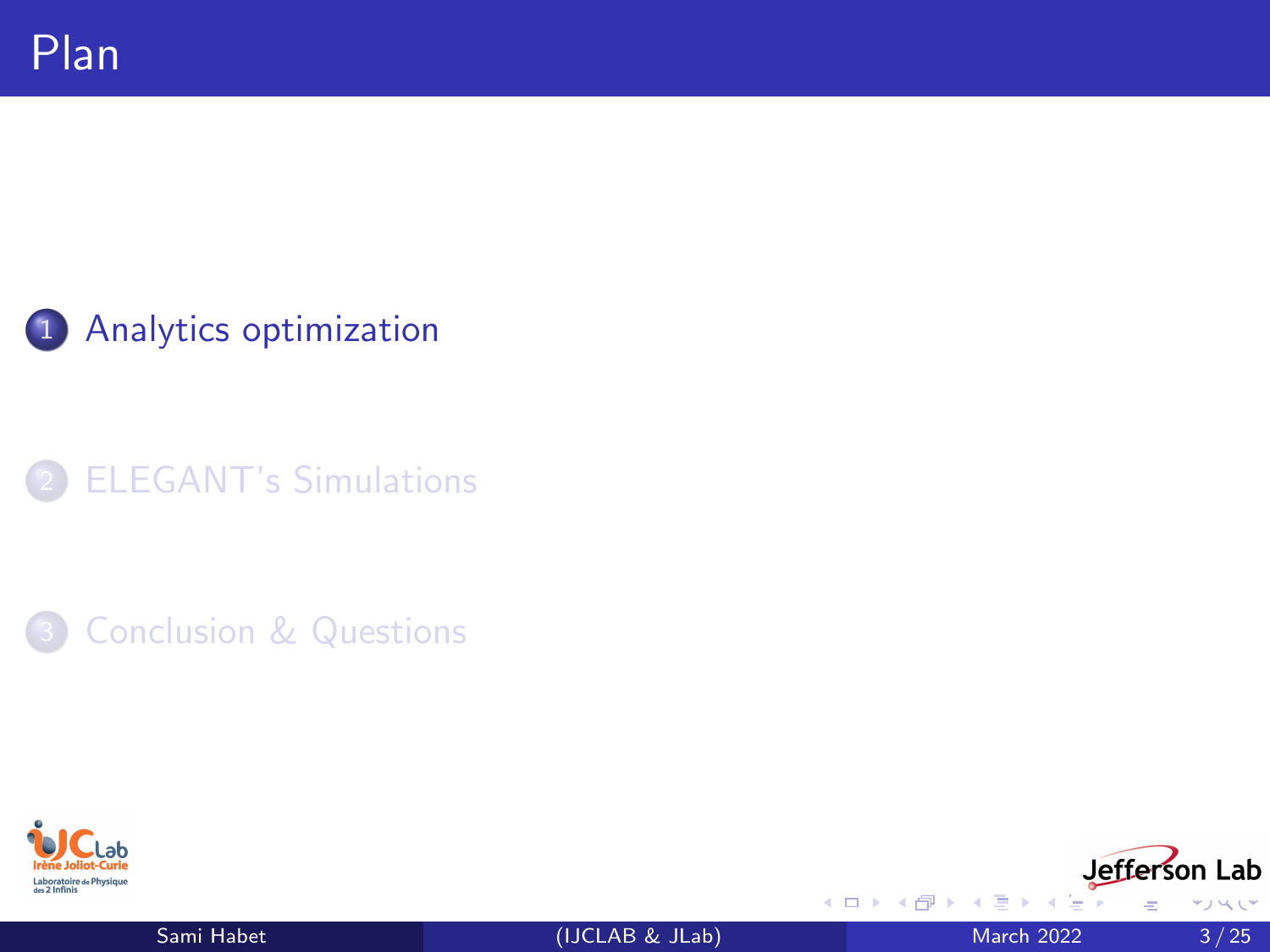• The rectengular dipole matrix is defined as :

$$
M_{dipole}(\rho\theta) = \begin{bmatrix} \cos\theta & \rho\sin\theta & 0 & \rho(1-\cos\theta) \\ -\frac{1}{\rho} & \cos\theta & 0 & \sin\theta \\ -\sin\theta & -\rho(1-\cos\theta) & 1 & (\frac{\rho\theta}{\gamma^2}) - \rho(\theta-\sin\theta) \\ 0 & 0 & 0 & 1 \end{bmatrix}
$$

- $\bullet$  L<sub>dipole</sub> =  $\rho\theta$
- $\bullet$   $\rho$  is the bend radius.
- $\bullet$   $\theta$  is the bend angle.
- $[y, y']$  and  $[x, x', z, \delta]$  elements are decoupled.

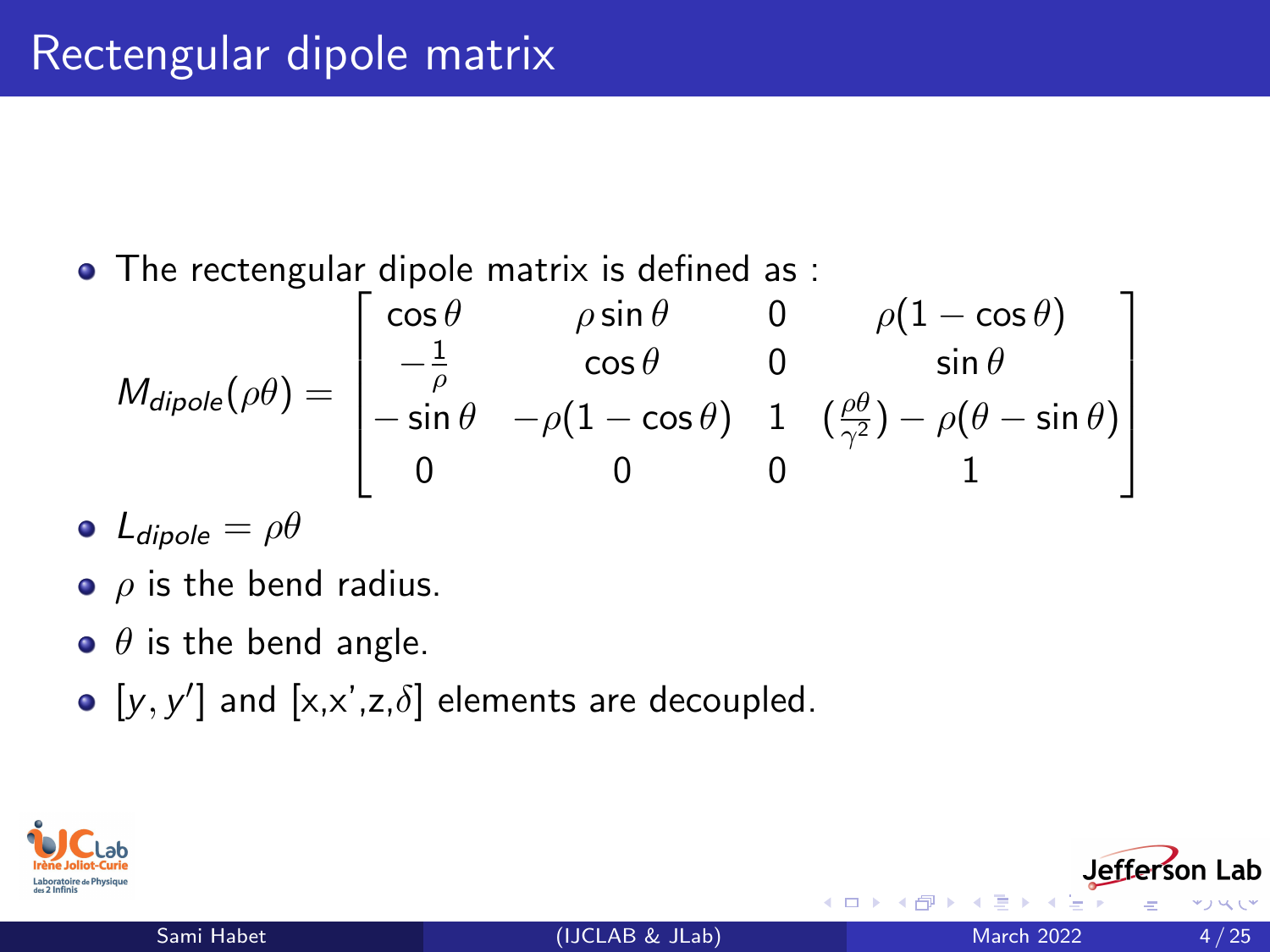The sector dipole matrix is defined as :

$$
M_{dipole}(\rho\theta) = \begin{bmatrix} \cos\theta & \rho\sin\theta & 0 & 0 \\ -\frac{1}{\rho} & \cos\theta & 0 & 0 \\ ? & ? & 1 & (\frac{\rho\theta}{\gamma^2}) - \rho(\theta - \sin\theta) \\ 0 & 0 & 0 & 1 \end{bmatrix}
$$

- $\bullet$  L<sub>dipole</sub> =  $\rho\theta$
- $\bullet$   $\rho$  is the bend radius.
- $\bullet$   $\theta$  is the bend angle.
- $[y, y']$  and  $[x, x', z, \delta]$  elements are decoupled.

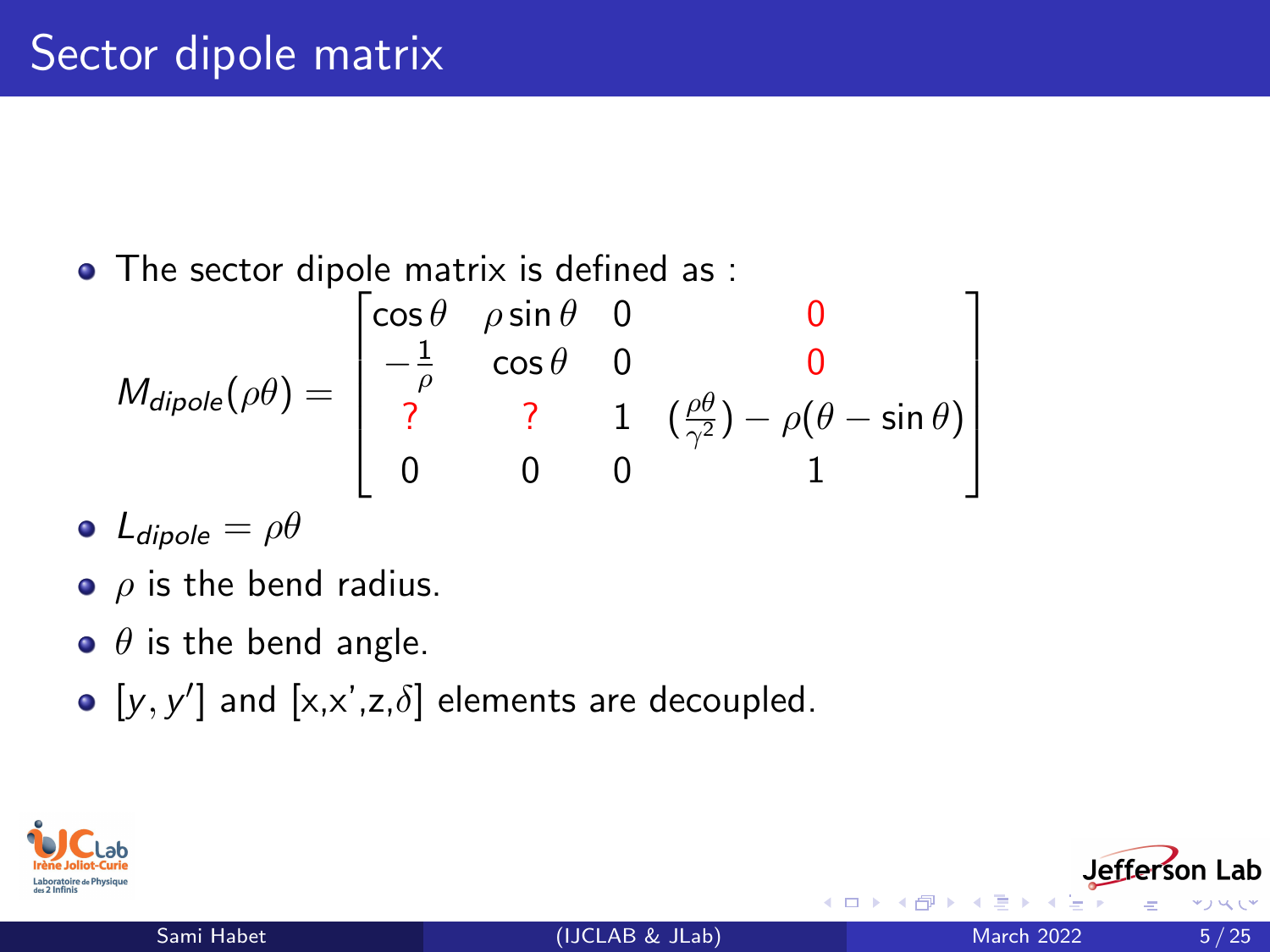#### To simplify the mathematics we apply: Achromaticity criterion : D  $=$   $\begin{bmatrix} \eta_{x \textit{exit}} \ \omega' \end{bmatrix}$  $\begin{bmatrix} \eta_{\mathsf{x}\,\mathsf{exit}}\ \eta_{\mathsf{x}\,\mathsf{exit}}' \end{bmatrix} = \begin{bmatrix} \eta_{\mathsf{x}\,\mathsf{entrance}}\ \eta_{\mathsf{x}\,\mathsf{entrance}}' \end{bmatrix}$  $\left[\begin{smallmatrix} \eta^\prime\chi\emph{entrance} \ \eta^\prime\chi\emph{entrance} \end{smallmatrix}\right] = \left[\begin{smallmatrix} 0 \ 0 \end{smallmatrix}\right]$ 0 1

$$
D_{\text{exit}} = \begin{bmatrix} M_{\text{x}} & 0 \end{bmatrix} \times D_{\text{entrance}} + \begin{bmatrix} R_{16} \\ R_{26} \end{bmatrix}
$$



$$
R_{16}=R_{26}=0
$$

Sami Habet [\(IJCLAB & JLab\)](#page-0-0) March 2022 6/25

**∢ ロ ▶ ィ 何 ▶ ィ**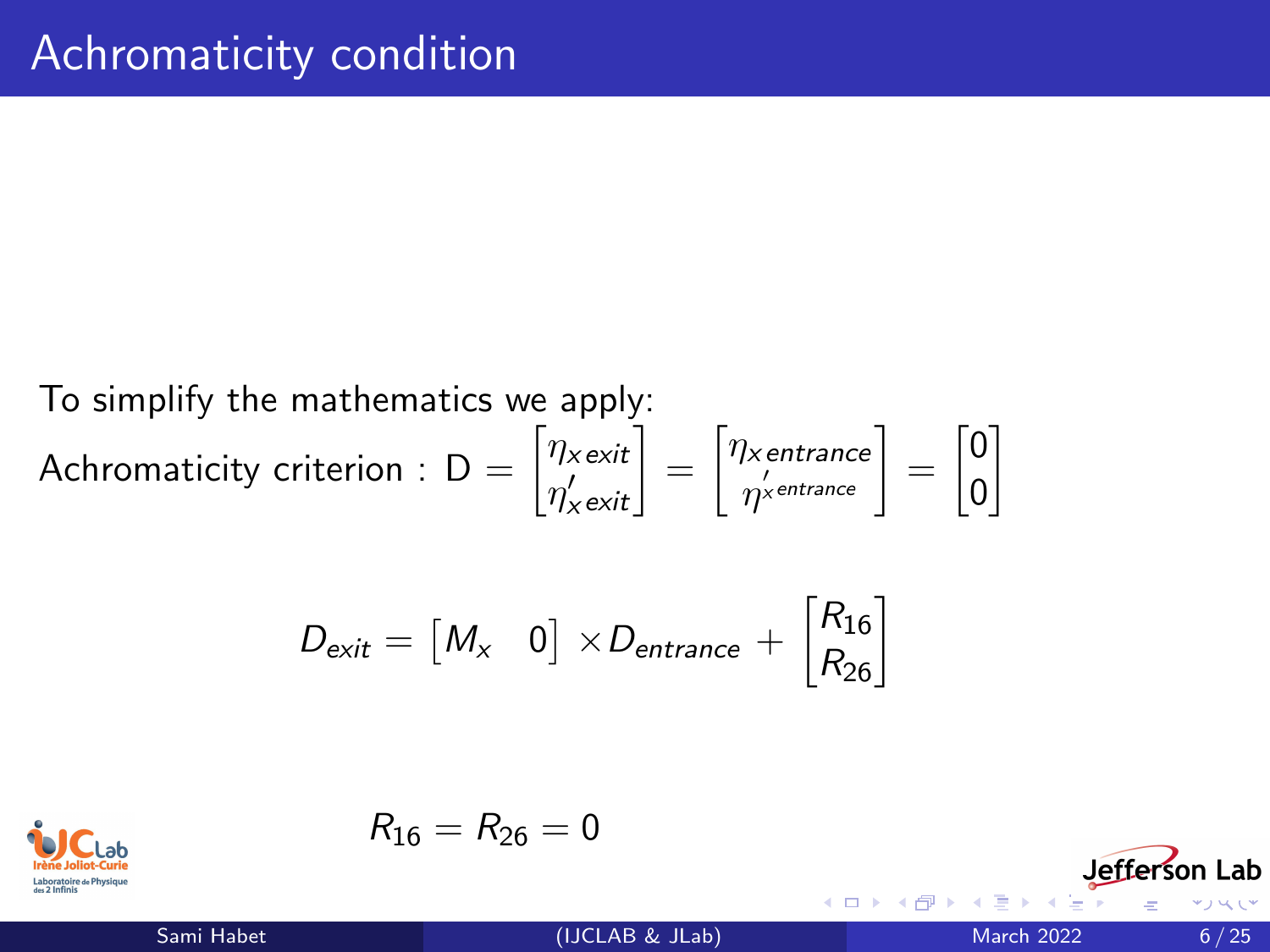# Achromaticity condition

$$
M_{chicane} = \begin{bmatrix} 1 & R_{12} & R_{13} & R_{14} & R_{15} & 0 \\ R_{21} & 1 & R_{23} & R_{24} & R_{25} & 0 \\ R_{31} & R_{32} & 1 & R_{24} & R_{25} & 0 \\ R_{41} & R_{42} & R_{43} & 1 & R_{25} & 0 \\ 0 & 0 & 0 & 0 & 1 & R_{56} \\ 0 & 0 & 0 & 0 & 0 & 1 \end{bmatrix}
$$

$$
z_{\text{exit} \text{ chickene}} = R_{55} z_0 + R_{56} \delta_0
$$



 $\Delta z = R_{56}\delta_0$ 

Sami Habet [\(IJCLAB & JLab\)](#page-0-0) March 2022 7/25

Þ

 $\leftarrow$   $\Box$ 

- ← 冊 →  $\mathcal{A}$  .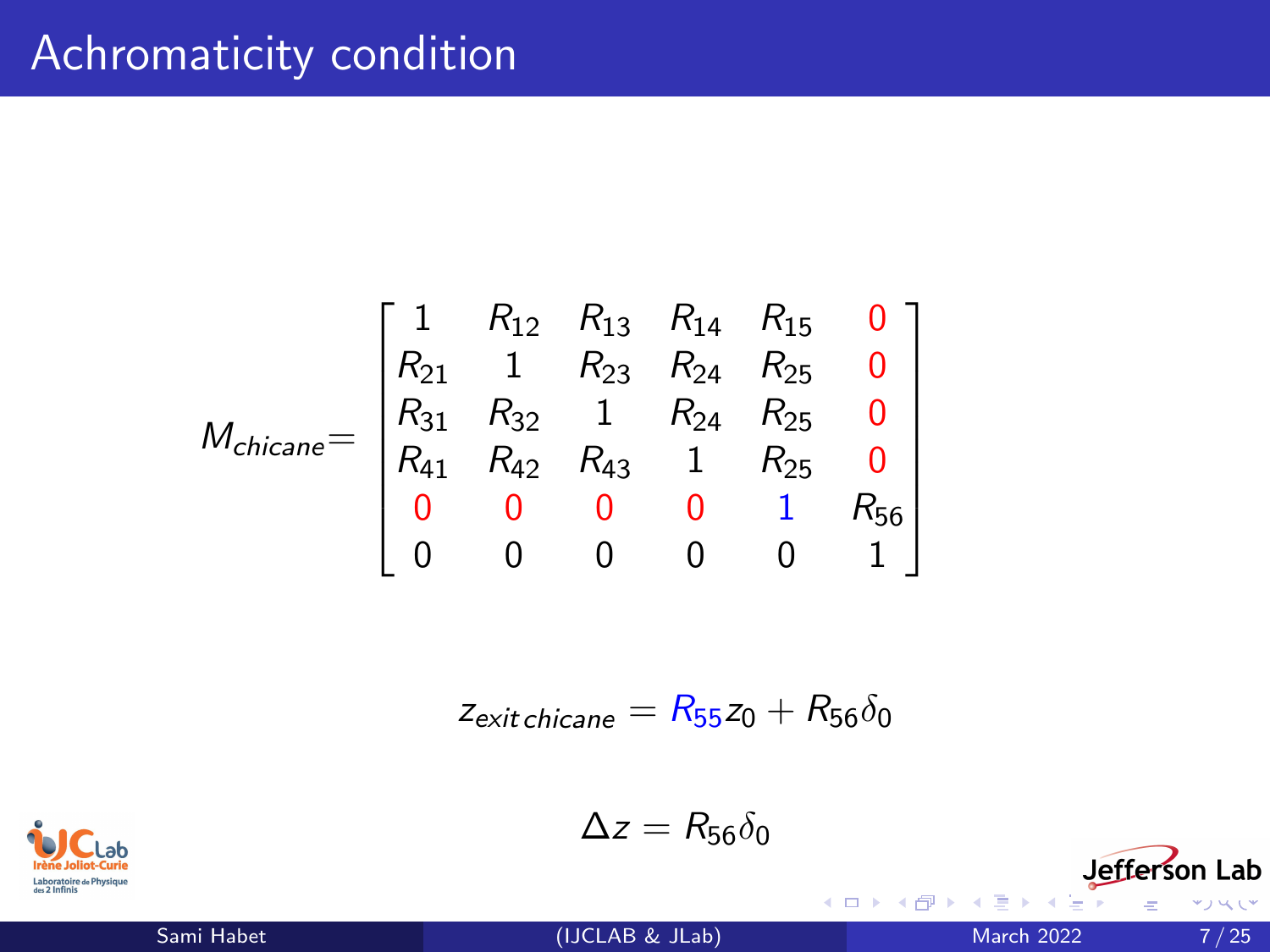### Longitudinal beam chirp

• Using z & 
$$
\frac{\Delta P}{P}
$$
 space, we have:  

$$
\kappa = \frac{d\delta_p}{dz} = \frac{-keV_0}{E0 + eV0\cos\phi}\sin\phi
$$

$$
\bullet \ \ k = 2\pi \frac{f}{c} \ [m^{-1}]
$$

- $\begin{array}{c} \kappa \varepsilon \kappa_c \ \kappa \end{array}$  is the cavity frequency
- $\bullet$  eV<sub>0</sub> Cavity acceleration [MeV]
- $\bullet$   $E_0$  Central energy [MeV]
- $\bullet \phi$  Cavity phase advance.

**• Compression factor** 

$$
C = \frac{1}{1 + [R_{56} \times \kappa]}
$$
  

$$
C = \frac{1}{1 + [R_{56} \times \frac{-keV_0}{E0 + eV0 \cos \phi} \sin \phi]}
$$

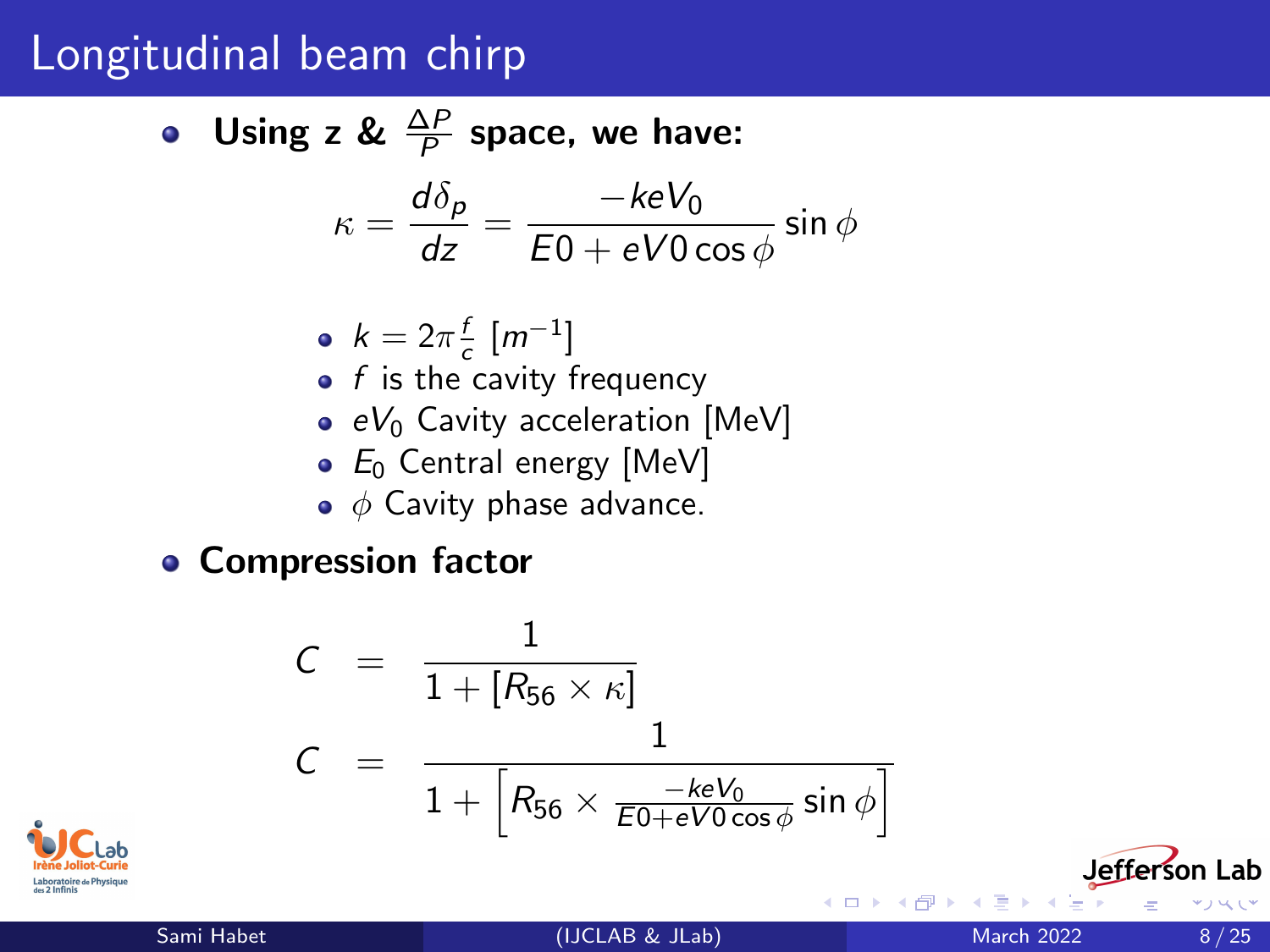# Compression factor

$$
\bullet \ \ R_{56}=-0.25 \ \text{m}
$$

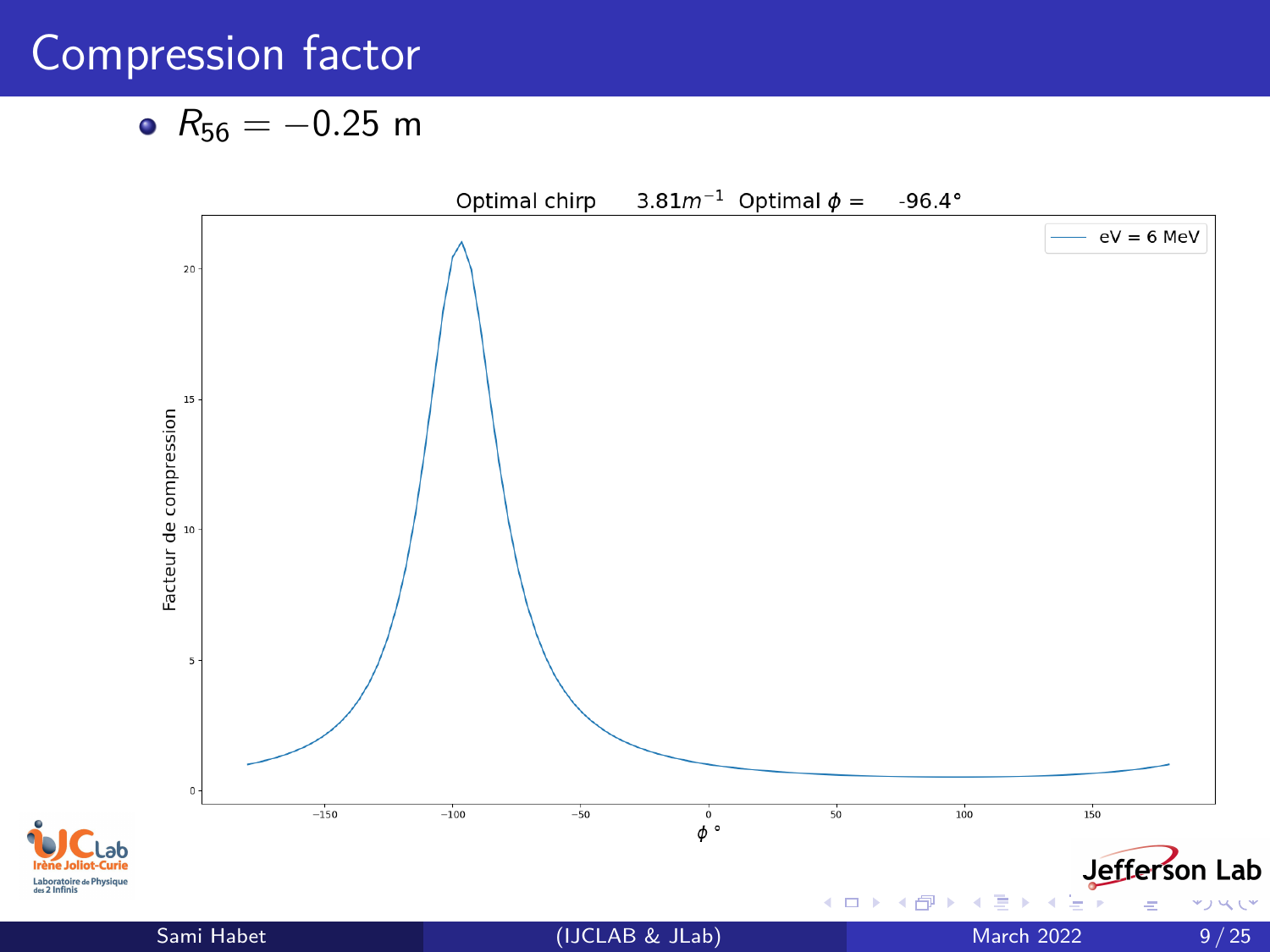### Beam size along the chicane

- How to reduce the beam size along the chicane?
- Answer : FODO
- Motivation:  $\frac{\Delta P}{P_0} = \pm 10\%$
- Focusing quadrupole  $=$

$$
\begin{bmatrix}\n\cos\sqrt{K}L_q & \frac{1}{\sqrt{K}}\sin\sqrt{K}L_q \\
-\sqrt{K}\sin\sqrt{K}L_q & \cos\sqrt{K}L_q\n\end{bmatrix}
$$

• Defocusing quadrupole  $=$ 

$$
\begin{bmatrix}\n\cosh\sqrt{K}L_q & \frac{1}{\sqrt{K}}\sinh\sqrt{K}L_q \\
-\sqrt{K}\sinh\sqrt{K}L_q & \cosh\sqrt{K}L_q\n\end{bmatrix}
$$

### FODO

 $M_{FODO} =$ M<sub>HALF OF</sub> M<sub>DRIFT</sub> M<sub>OD</sub> M<sub>DRIFT</sub> M<sub>HALF</sub> OF



1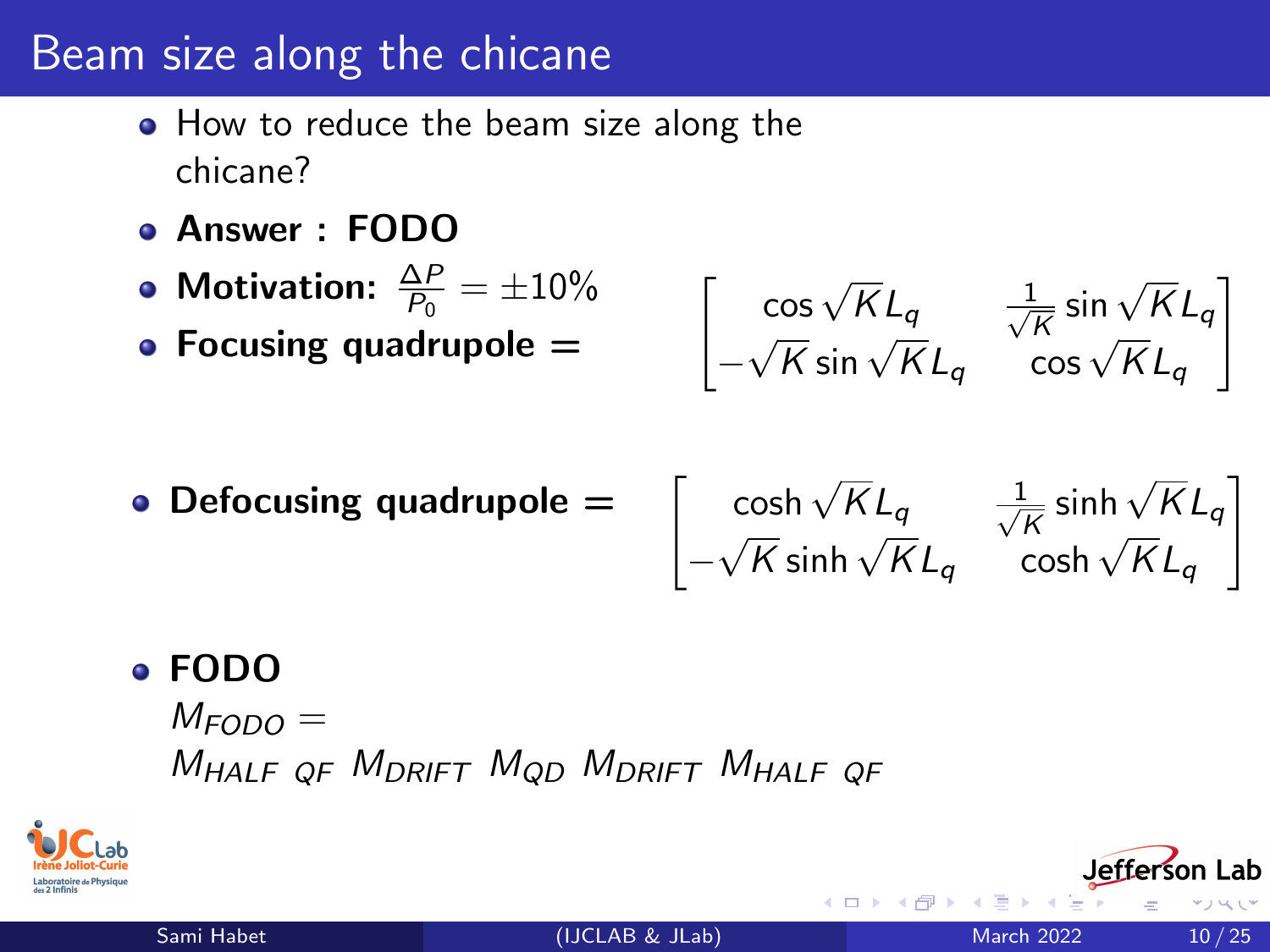# Linear beam optics

#### • Initial FODO parameters

- Focusing Quadrupole strength  $K_{OF} = 0.6$  m<sup>-2</sup>
- Quadrupole length  $L<sub>O</sub> = 0.2$  m
- Defocusing quadrupole strength  $K_{QDF}$  =?

### Drift parameter:

- Drift length  $L_{drift} = 5.6m$
- **Motivation** Apply the periodicity condition on the FODO lattice to

get : 
$$
\begin{bmatrix} \beta_{exit} \\ \alpha_{exit} \\ \gamma_{exit} \end{bmatrix} = \begin{bmatrix} \beta_{entrance} \\ \alpha_{entrance} \\ \gamma_{entrance} \end{bmatrix}
$$

- $\beta$   $\alpha$  and  $\gamma$  are the twiss parameters of the beam wich describes the behaviour of the optics along the lattice.
- $\bullet$  In periodic system, for stability of the equation of the motion we have :

 $|trace(M)| < 2$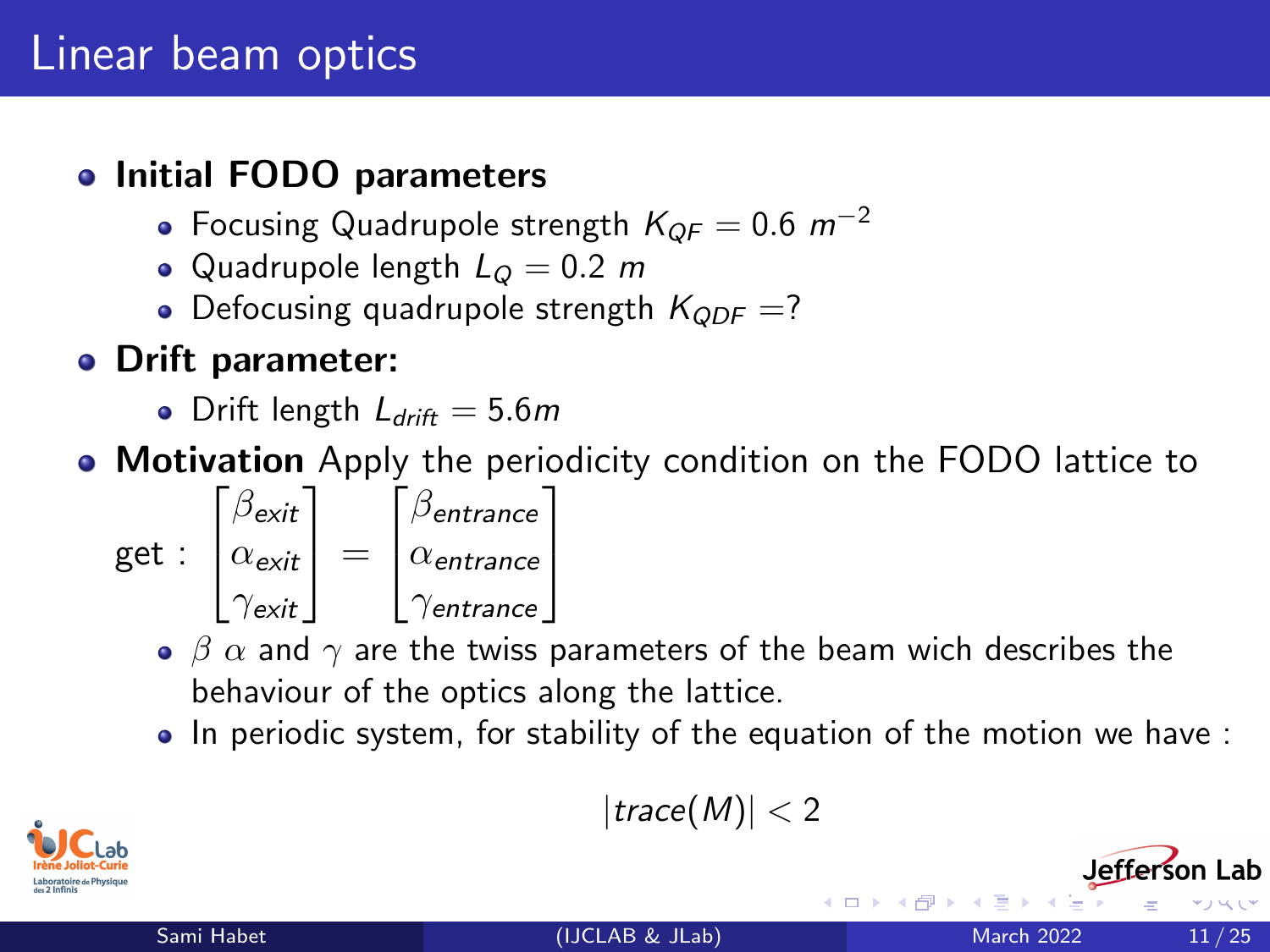### Linear beam optics

• If the FODO matrix is given by :

$$
M(s_1s_2)=\begin{bmatrix}C&S\\C'&S'\end{bmatrix}
$$

• The transformation matrix from point  $s_1$  to  $s_2$  in the lattice is given by :

$$
\begin{bmatrix}\n\beta_{s2} \\
\alpha_{s2} \\
\gamma_{s2}\n\end{bmatrix} = \begin{bmatrix}\nC^2 & -2SC & S^2 \\
-CC' & SC' + S'C & -SS'\n\end{bmatrix} \begin{bmatrix}\n\beta_{s1} \\
\alpha_{s1} \\
\gamma_{s2}\n\end{bmatrix}
$$

• From the stability condition:

$$
|{\textit{trace}}~{\mathit{M}}(s_1s_2)|=C+S'<2
$$

We get :

$$
K_{QDF} = -1.096 \, m^{-2}
$$

**IC**<sub>Lab</sub> it the begining of the FODO :  $\alpha = 0$ , then we have  $\beta = \beta m \sim 2^+$  then efferson Lab Inter Journal Counter of the focusing quadrupole.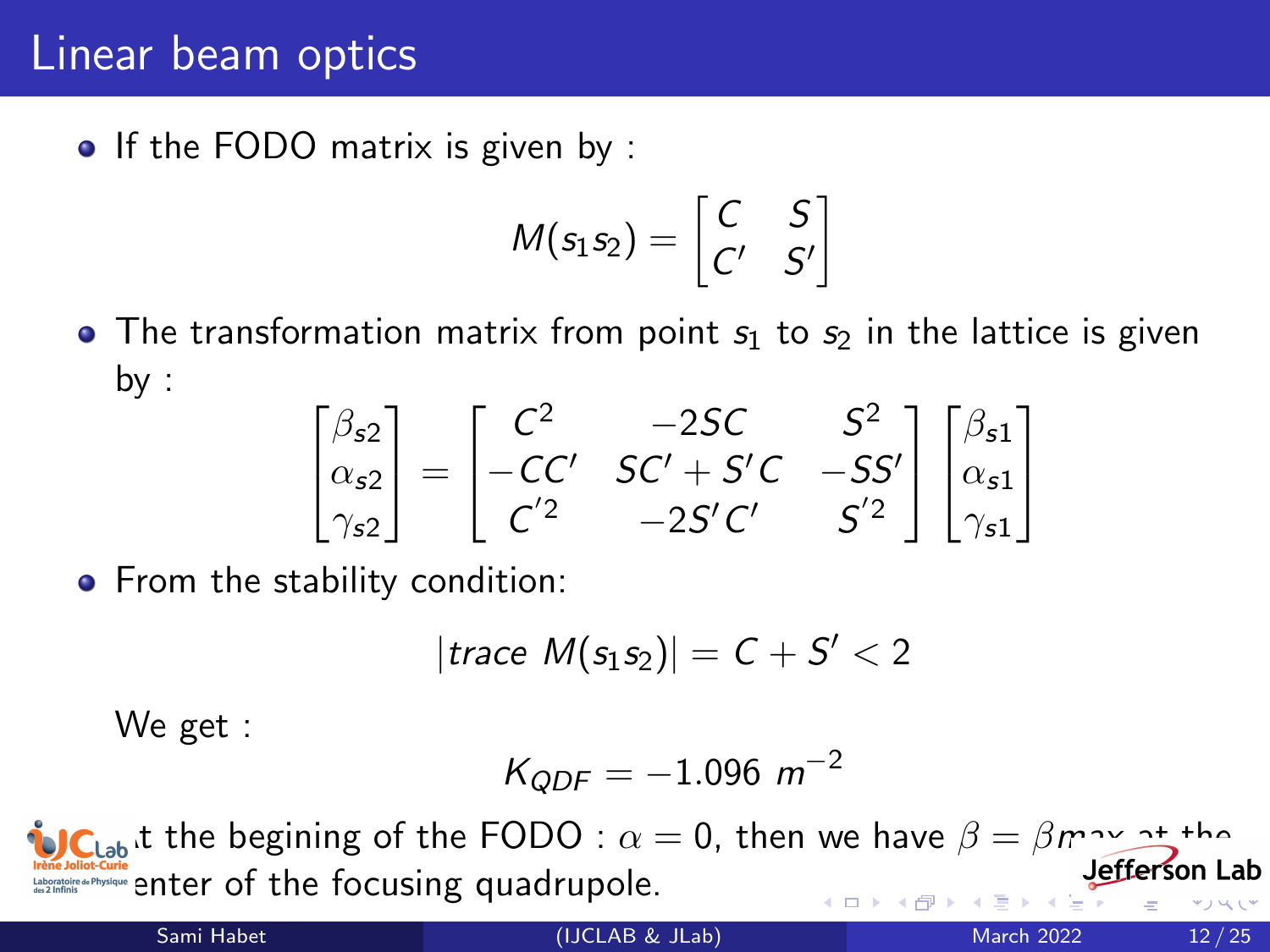### Linear beam optics

• The FODO matrix become :

$$
M_{FODO} = \begin{bmatrix} 0.95 & 6.59 \\ -0.014 & 0.95 \end{bmatrix}
$$

With  $\alpha=0$  then we have  $\beta=\beta_0$  and  $\gamma=\frac{1}{\beta_0}$  $\frac{1}{\beta_0}$ , then Using the transformation matrix:

$$
\beta_0=11.6\,\,m
$$

We define the phase advance matrix per cell:

$$
\begin{bmatrix}\n\cos\phi + \alpha \sin\phi & \beta \sin\phi \\
-\gamma \sin\phi & \cos\phi - \alpha \sin\phi\n\end{bmatrix}
$$

We can immediately get the phase advance :

$$
\cos \phi = 0.95
$$
\n
$$
\phi = \arccos 0.95
$$
\n5ami Habet

\n5ami Habet

\n(IJCLAB & JLab)

\n5ami Habet

\n55.  $\sin \theta$  13/25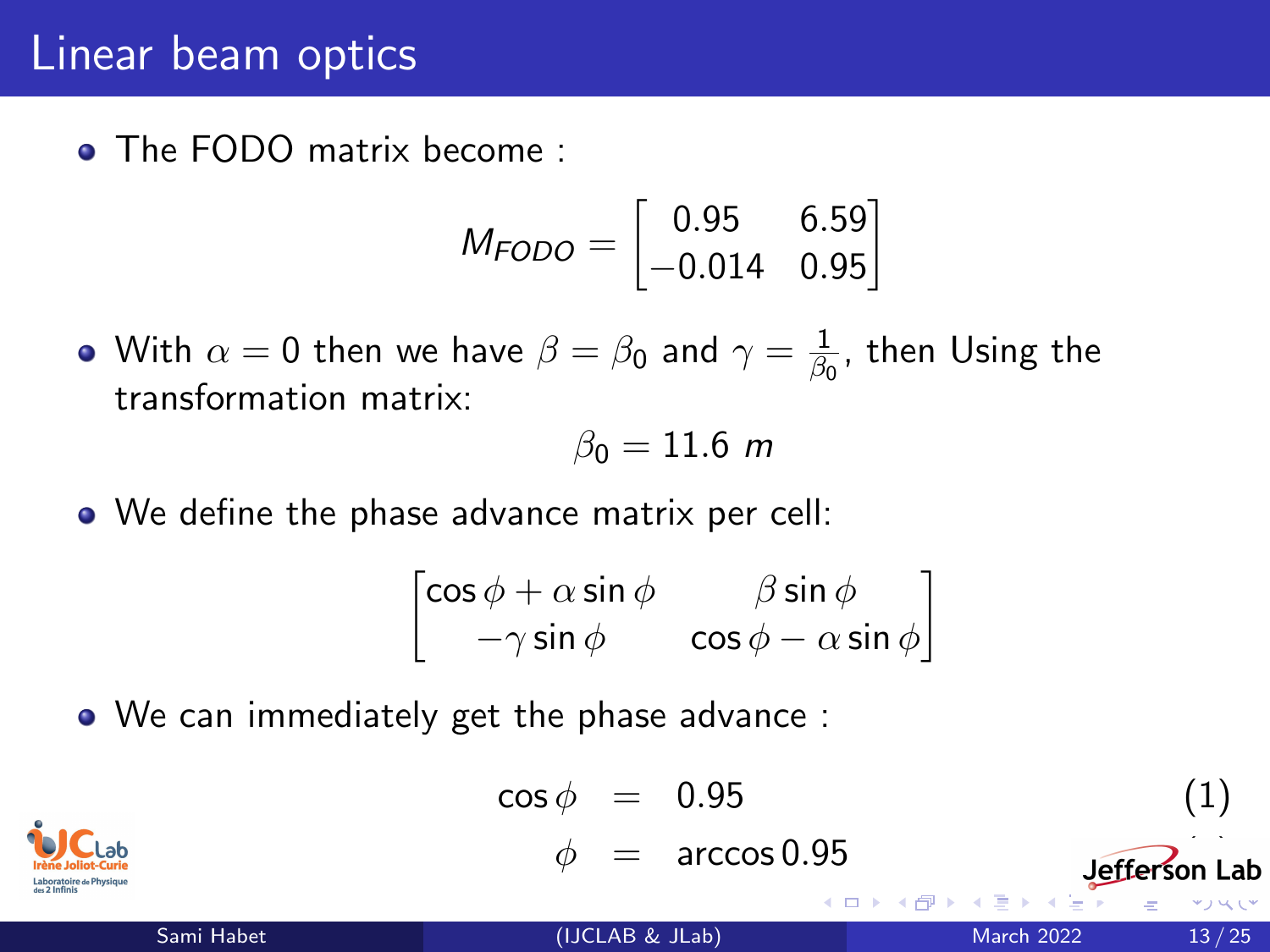<span id="page-13-0"></span>



**[Conclusion & Questions](#page-23-0)** 





Þ

4 0 8

→ 何 ▶  $\mathcal{A}$  . へい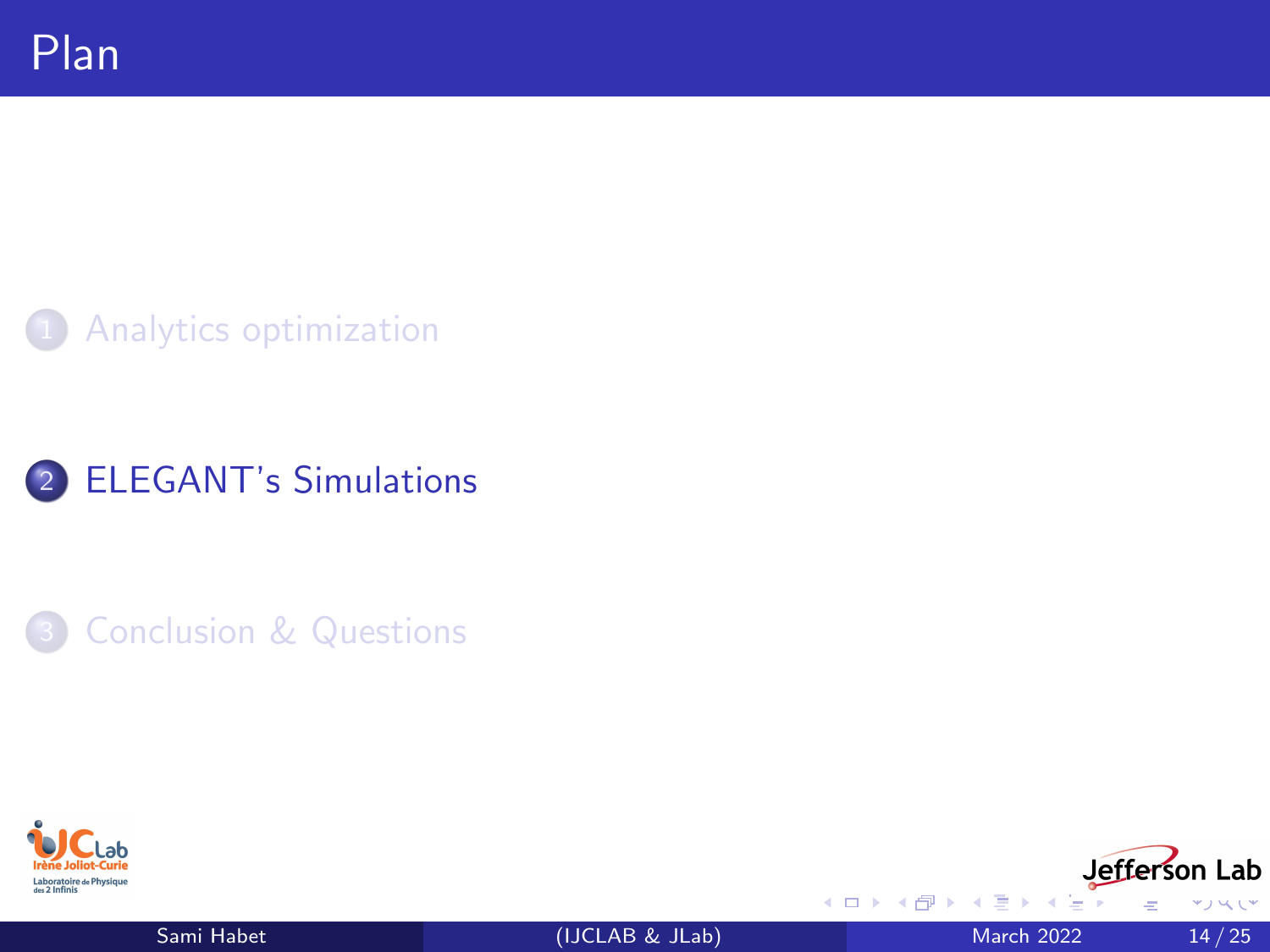# ELEGANT Results

Layout :



へい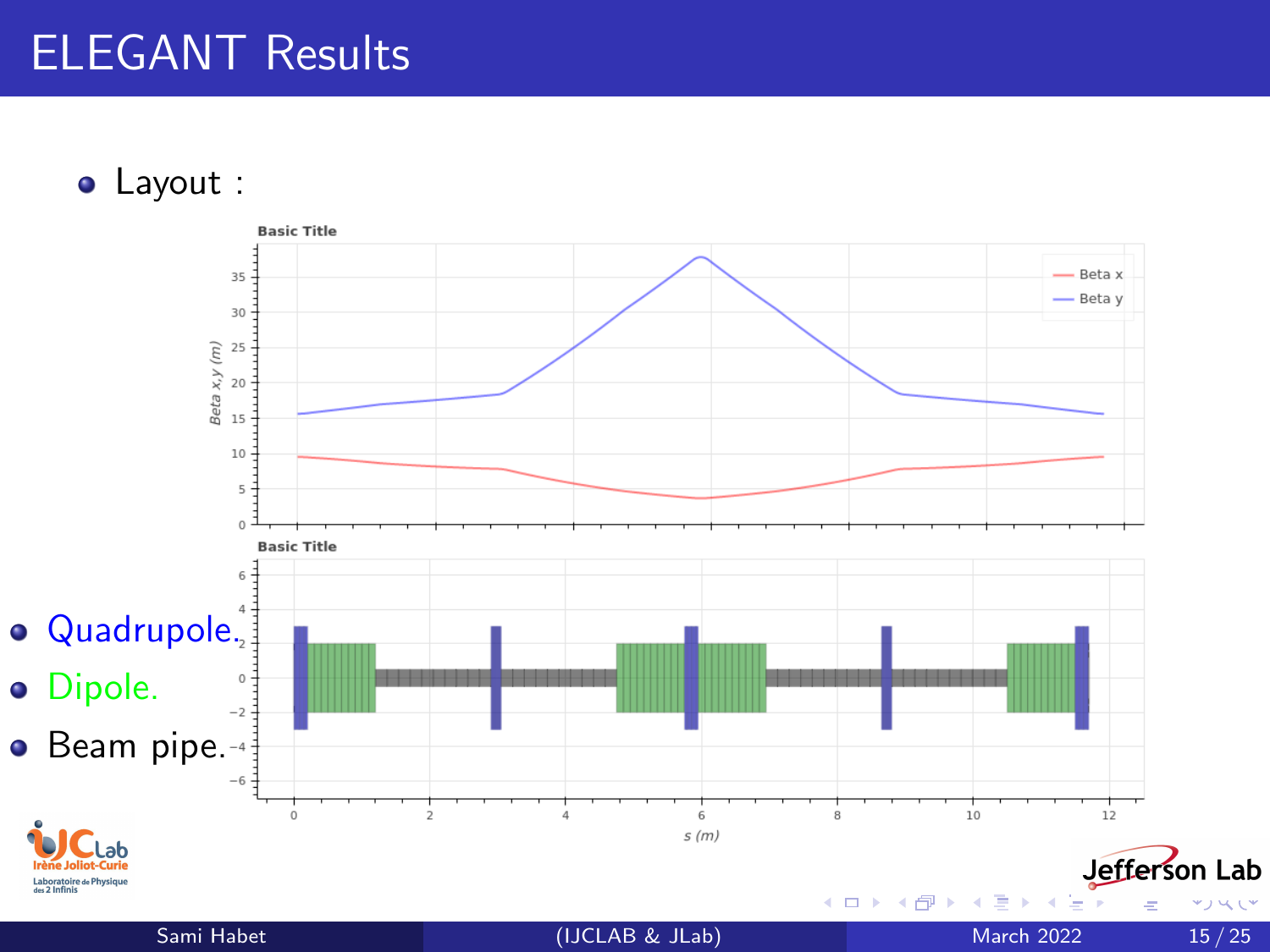# ELEGANT Results with matching section

Layout :



- Quadrupole.
- **o** Dipole.
- **•** Beam pipe.



4 D F

Jefferson Lab

へい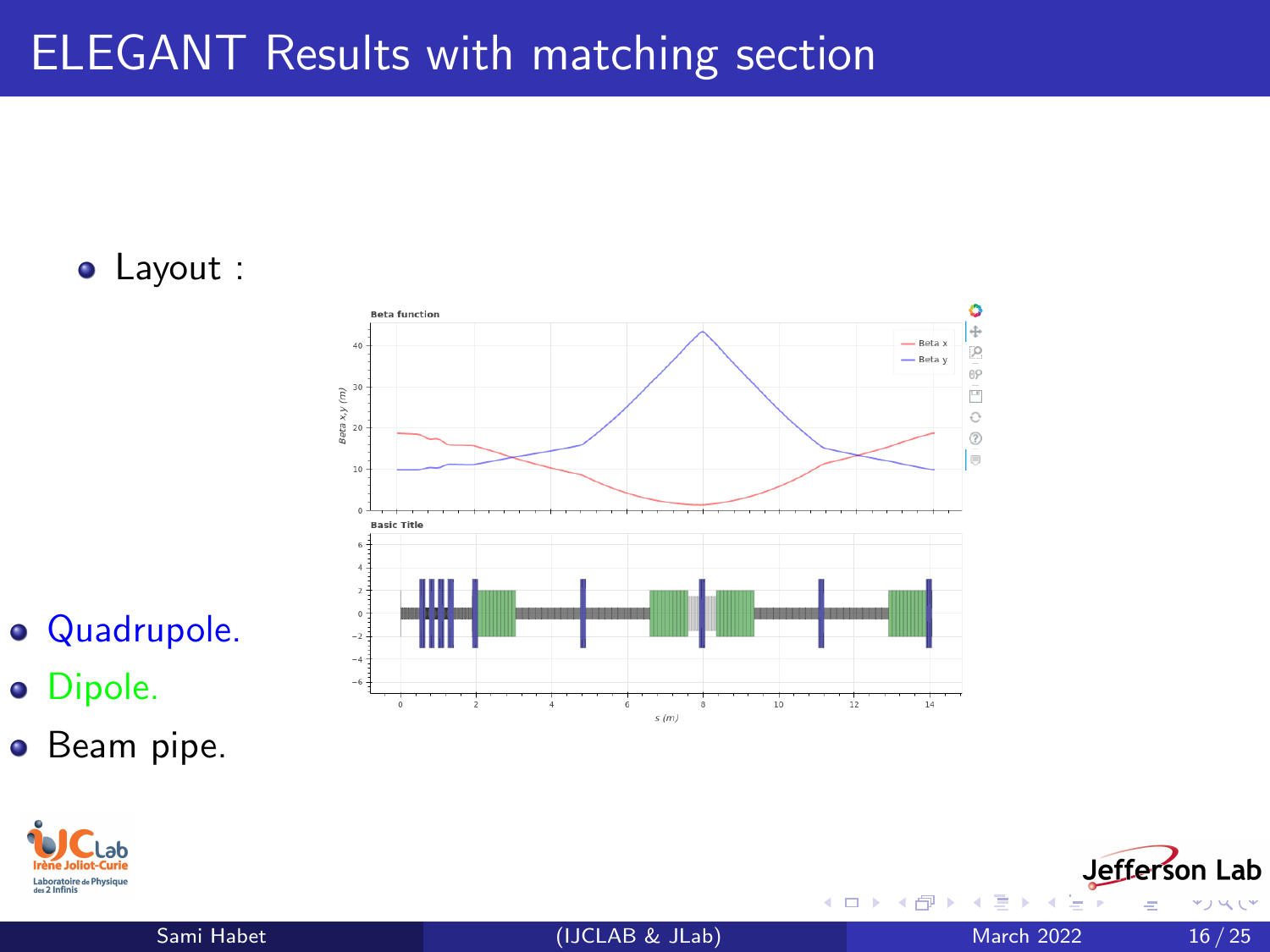# ELEGANT Results with matching section

Layout :



へい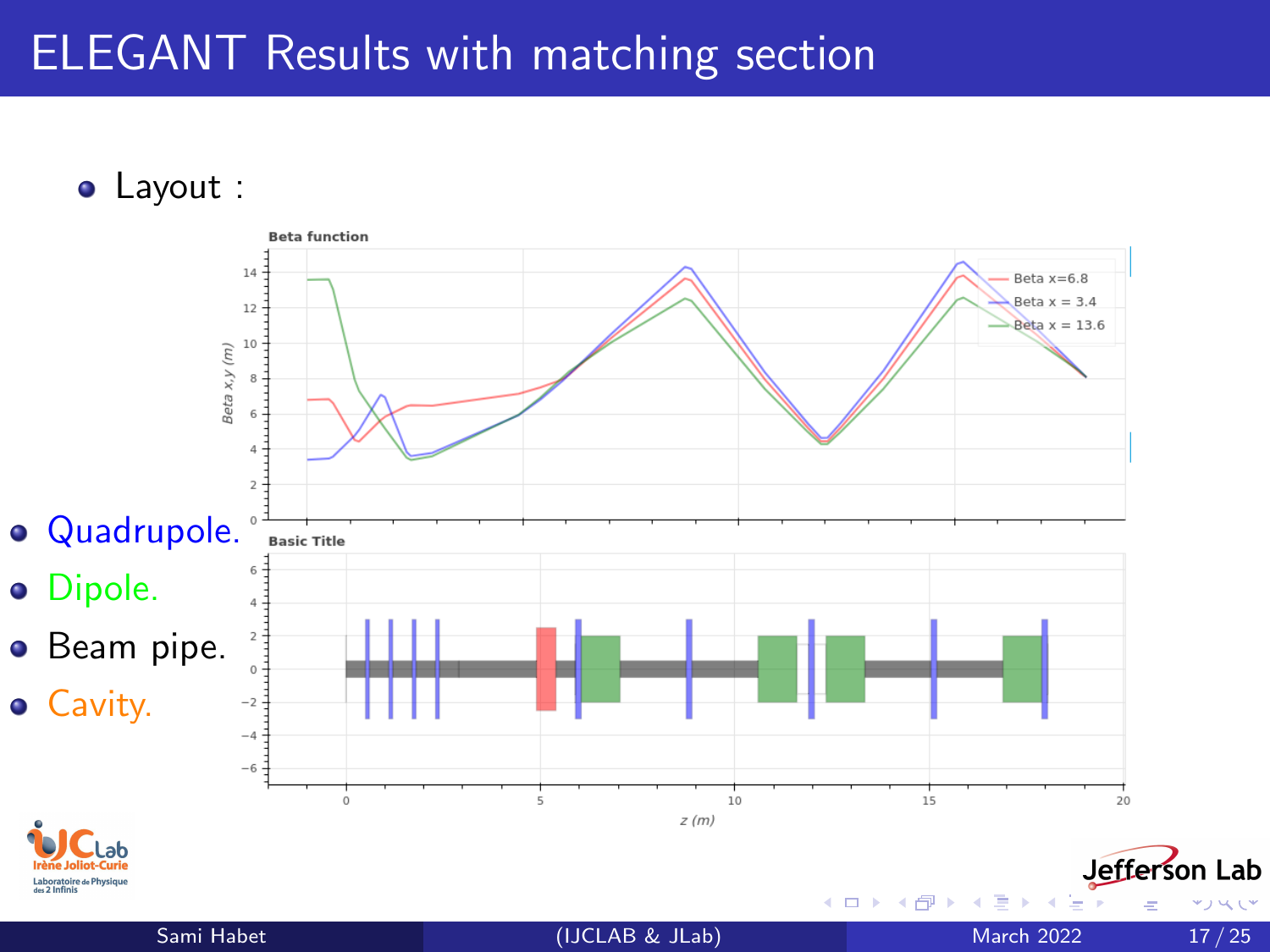# **Dispersion**

Dispersion peak at the middle of the chicane.

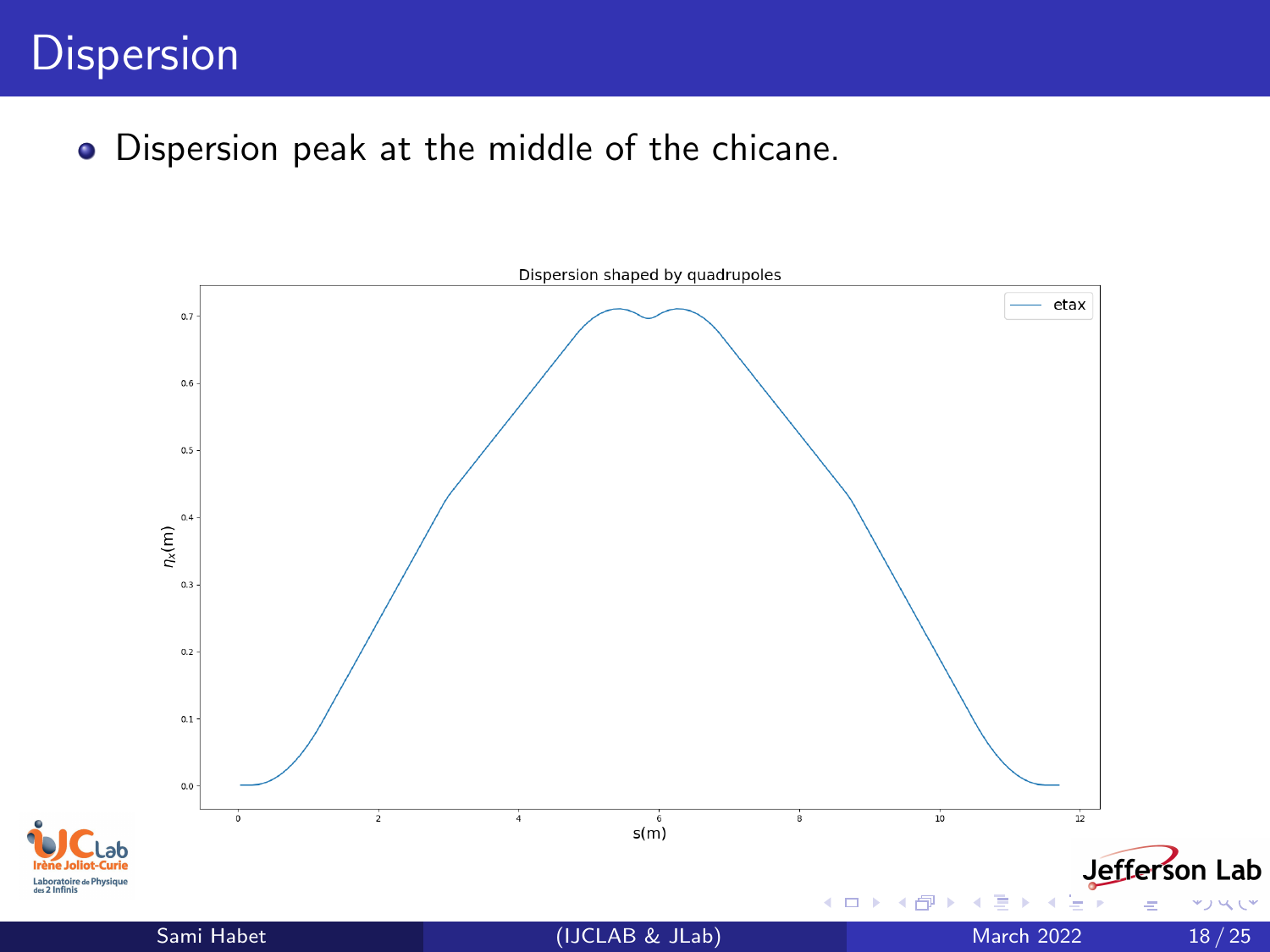# ELEGANT Results with matching section

Layout :



- Quadrupole.
- o Dipole.
- Beam pipe.

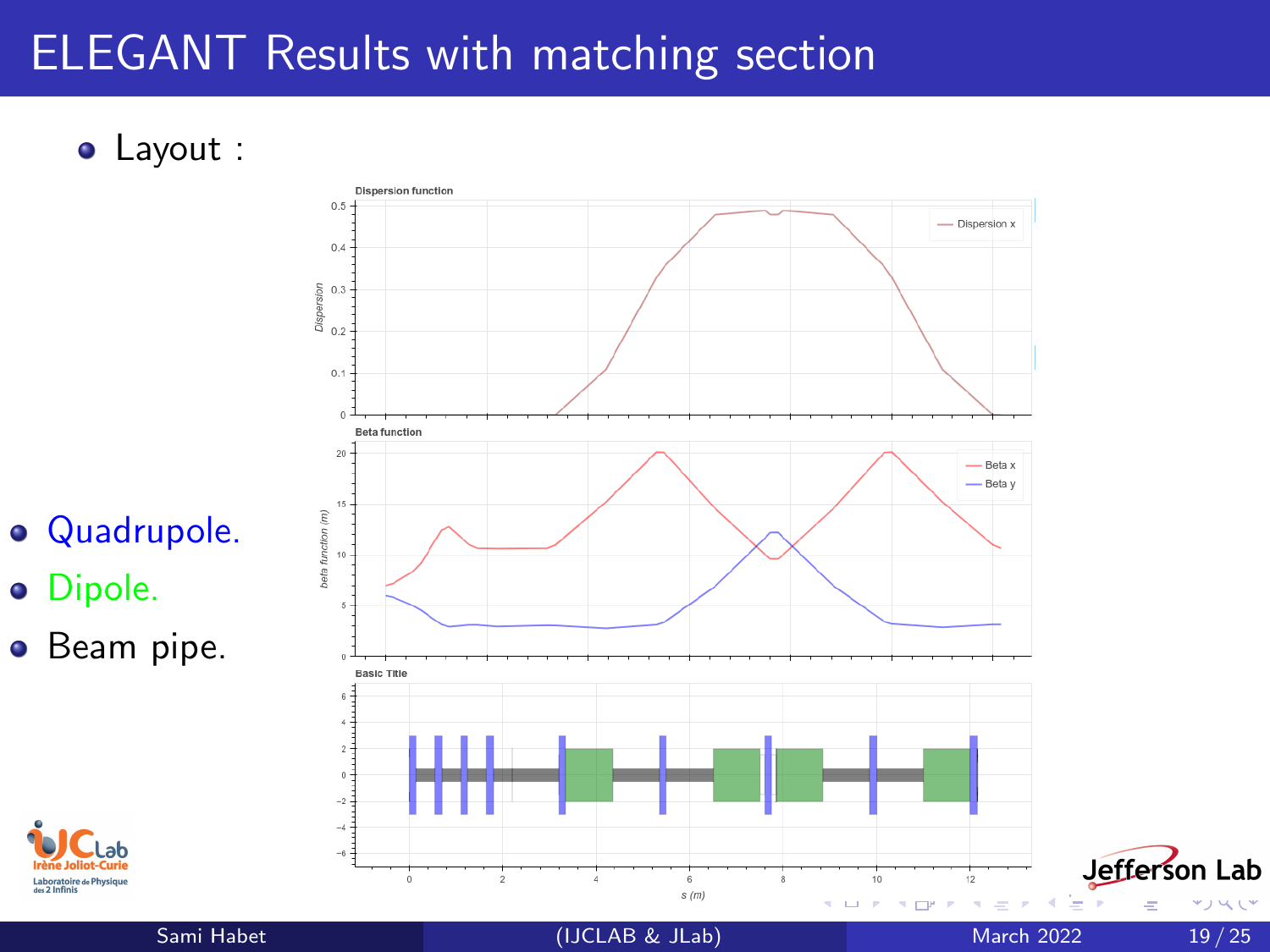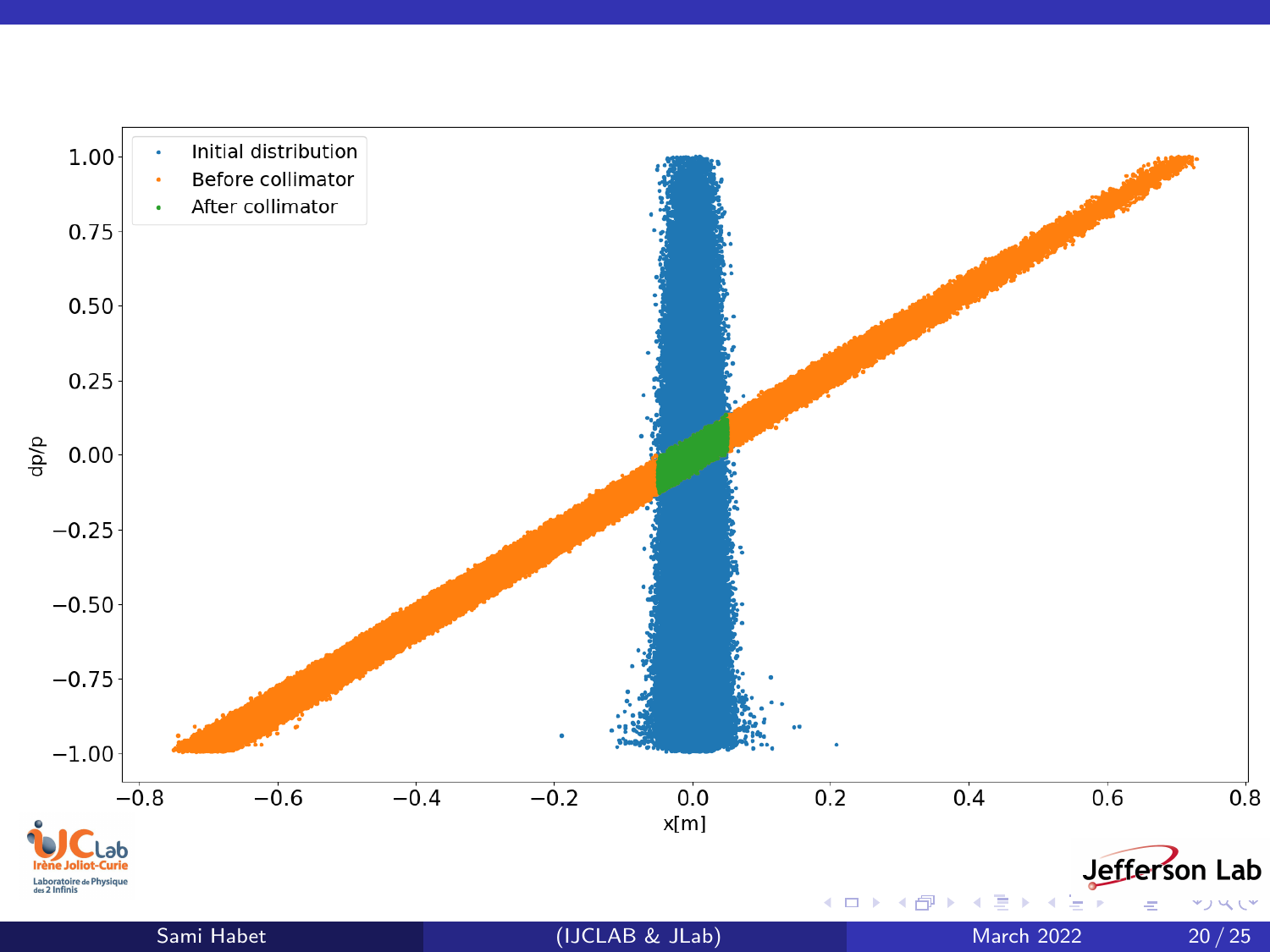### Moving the collimator

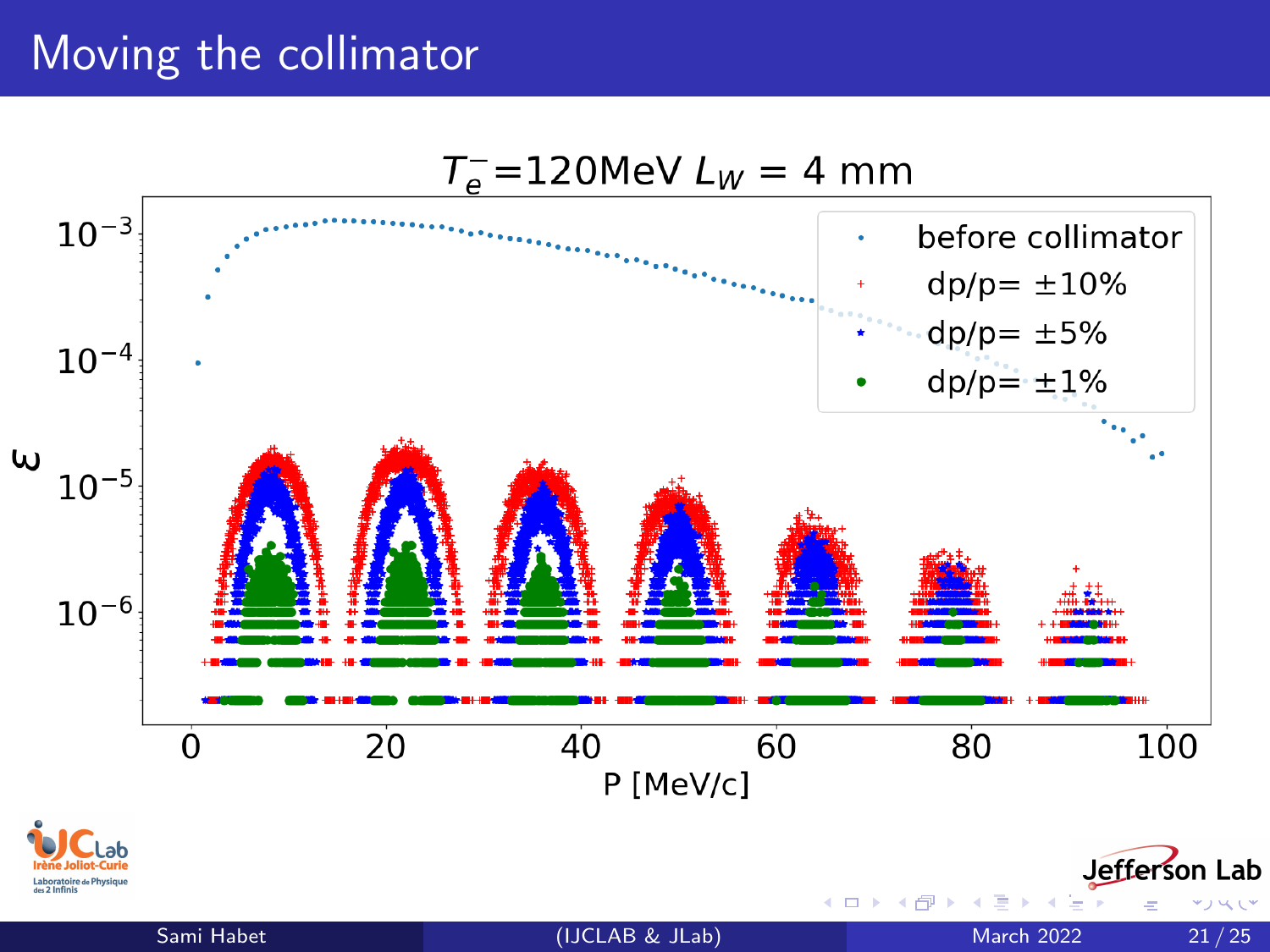The beam size at the middle of the chicane is given by :

$$
\sigma = \sqrt{\epsilon \times \beta_{\text{min}}}
$$

• From the positron distribution  $\epsilon = 0.039$  mm rad, and from the  $\beta$ function, we get  $\beta_{\text{min}}$  at the middle of the chicane:

$$
\beta_{\text{min}}=3.7~m
$$

**• The beam size at the middle of the chicane is:** 

$$
\sigma=0.012~m
$$

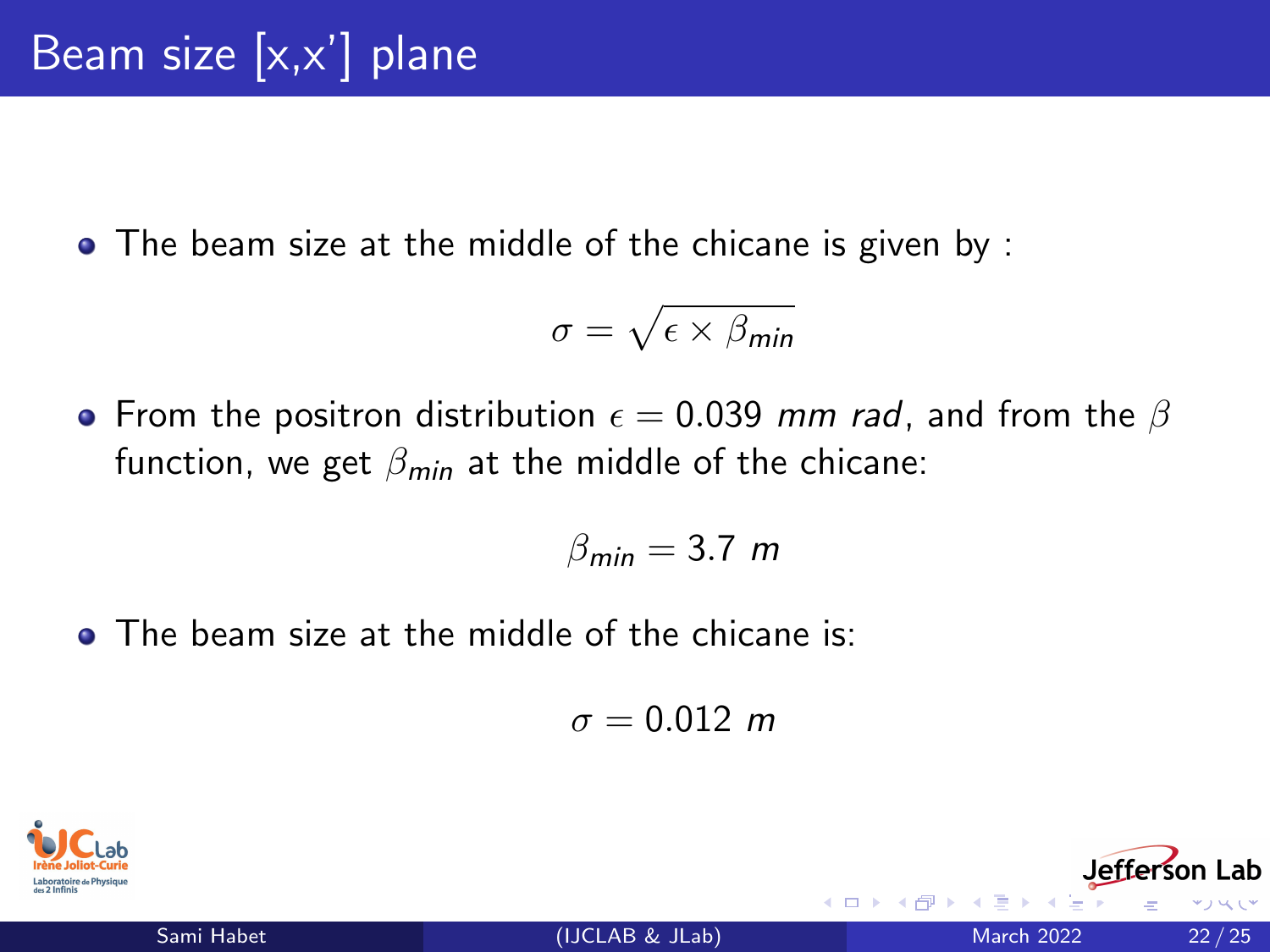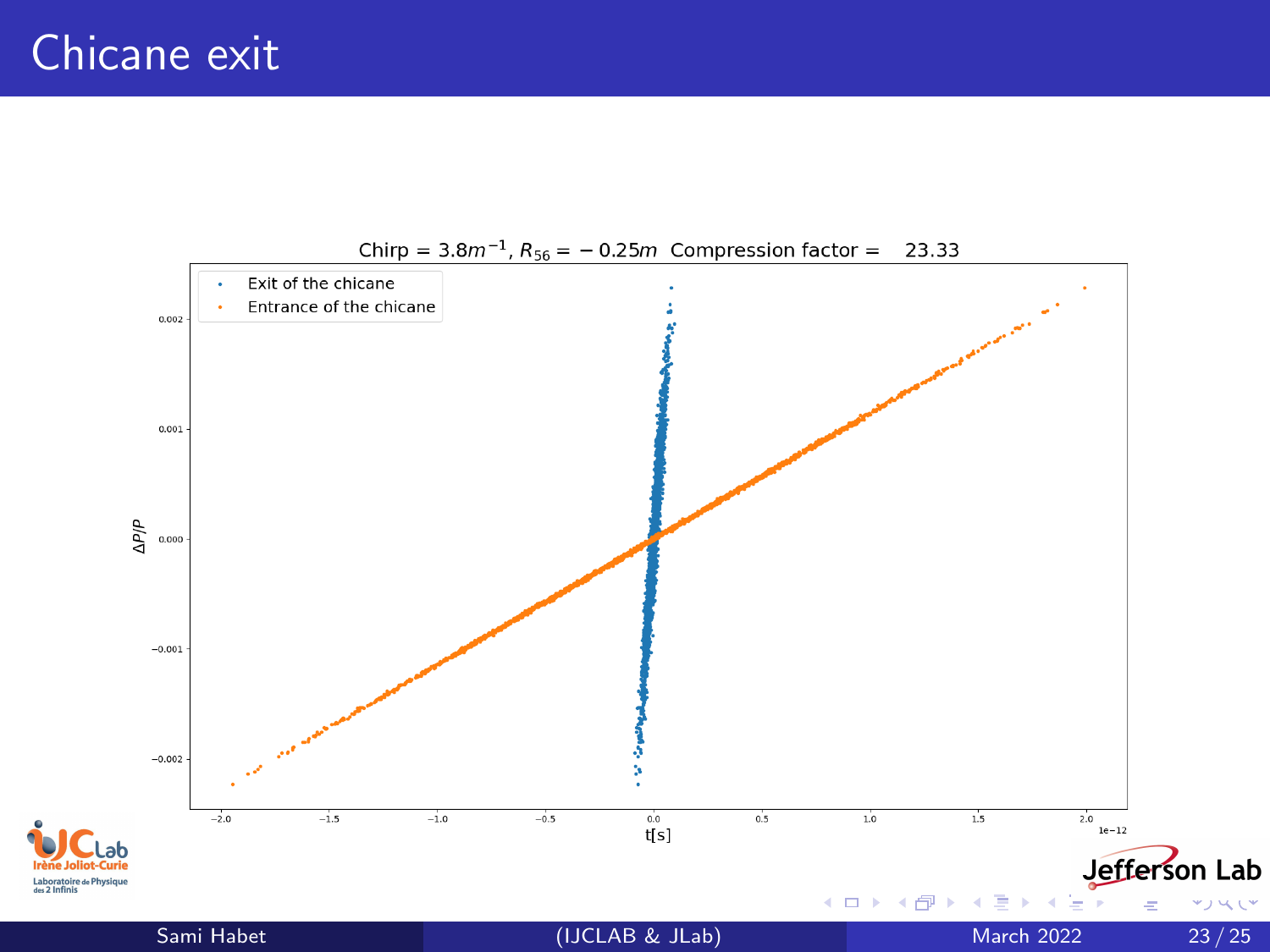<span id="page-23-0"></span>[Analytics optimization](#page-2-0)











4 0 8

→ ● →  $\mathcal{A}$  へい